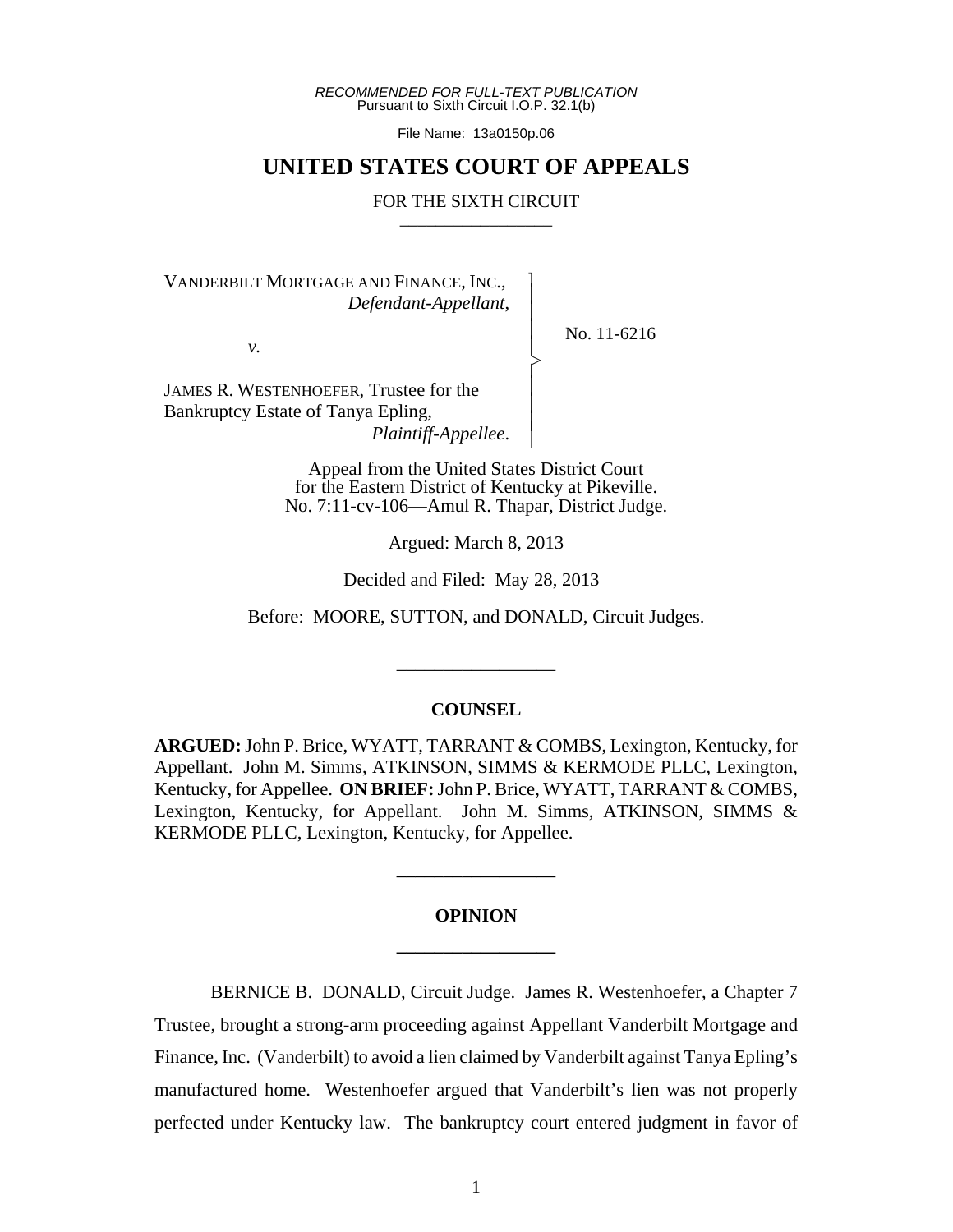Westenhoefer, and Vanderbilt appealed to the district court. The district court affirmed, and Vanderbilt timely appealed. We AFFIRM.

**I.**

In April 2009, Tanya Epling purchased a manufactured home, borrowing the funds from Vanderbilt secured by a security interest in her manufactured home. Epling resided in Magoffin County, Kentucky during all of the time relevant to this action. Vanderbilt filed an application for first title and an application for a title lien statement in Bell County, Kentucky. Thereafter, Vanderbilt filed the Certificate of Title for the manufactured home, which listed Vanderbilt's lien, in Bell County.

On October 29, 2010, Epling filed a voluntary Chapter 7 bankruptcy petition. Westenhoefer was appointed Chapter 7 Trustee and, on February 15, 2011, initiated the adversary proceeding that is the subject of this appeal. The strong-arm proceeding sought to avoid Vanderbilt's lien on the manufactured home, under 11 U.S.C. § 544, because the lien was not properly perfected under the Kentucky Revised Statutes.

The bankruptcy court granted Westenhoefer's motion for summary judgment, concluding that Vanderbilt had failed to perfect its lien against the manufactured home because it had filed the required title lien statement in its county of residence, rather than in Magoffin County–Epling's county of residence. Vanderbilt timely appealed the bankruptcy court's decision to the district court. The district court affirmed on the same grounds. Vanderbilt timely appealed the district court's decision.

### **II.**

"In a case which comes to us from the bankruptcy court by way of an appeal from a decision of a district court, we review directly the decision of the bankruptcy court." *In re Kenneth Allen Knight Trust*, 303 F.3d 671, 676 (6th Cir. 2002). "We accord no deference to the district court's decision; we apply the clearly erroneous standard to the bankruptcy court's findings of fact, and we review *de novo* the bankruptcy court's conclusions of law." *Id.* (citing *Stevenson v. J.C. Bradford & Co. (In re Cannon),* 277 F.3d 838, 849 (6th Cir. 2002)).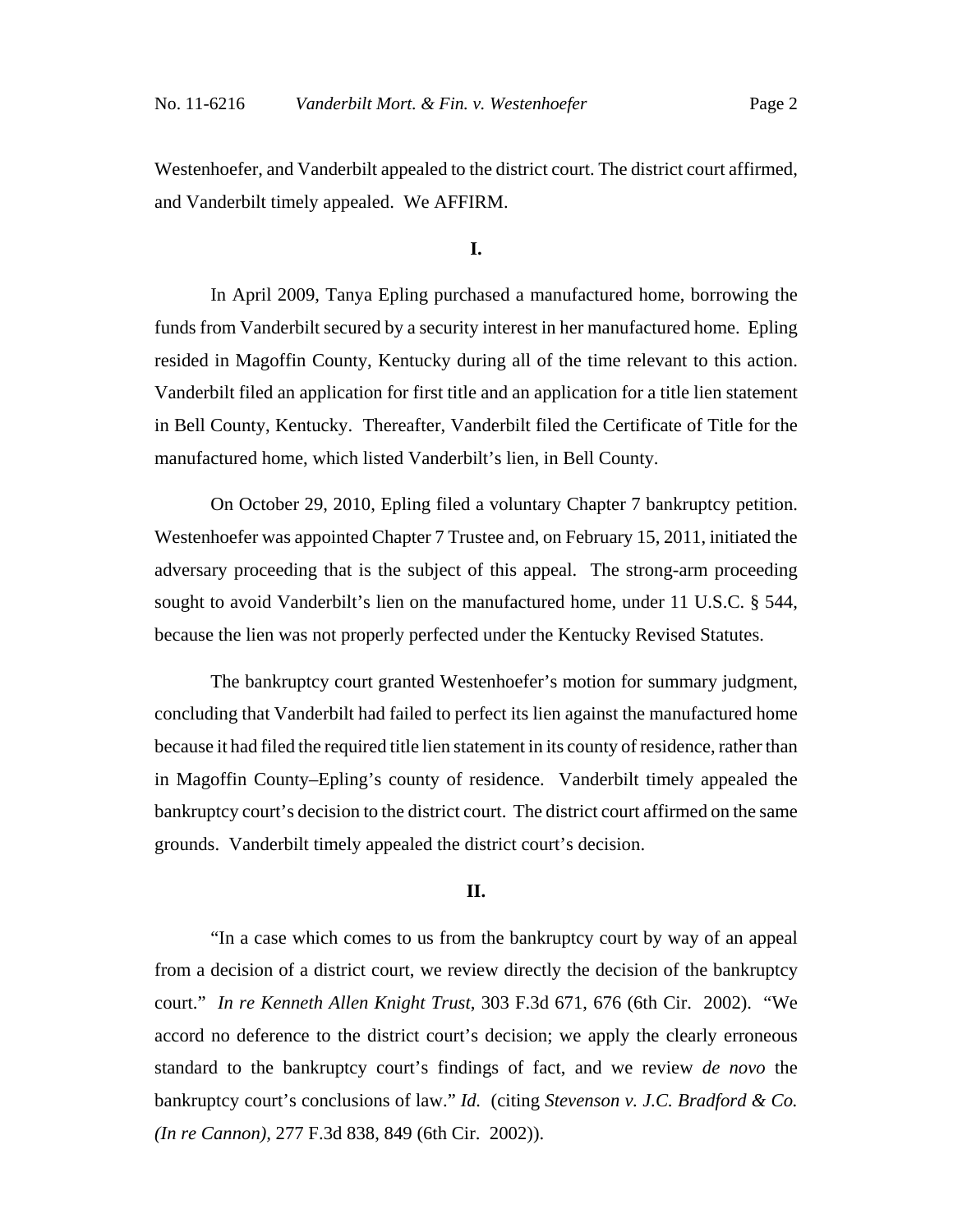At the outset, we acknowledge that this is not Vanderbilt's first trip to the rodeo. Vanderbilt has made these same arguments before other courts. While experience is life's greatest teacher, Vanderbilt's experience yielded the same factual scenario, arguments, and case citations. As such, our analysis and reasoning is similar to that of prior courts, which Vanderbilt has asked to analyze this issue because we were dealt the same cards and our independent analysis has only revealed one way to play that hand. *See Vanderbilt Mortg. & Fin., Inc. v. Higgason (In re Pierce)*, 471 B.R. 876 (B.A.P. 6th Cir. 2012); *Palmer v. Vanderbilt Mortg. & Fin., Inc. (In re Walling)*, No. 10-51619, 2010 WL 5421148 (Bankr. E.D. Ky. Dec. 20, 2010); *Schlarman v. Fifth Third Bank (In re Sands)*, No. 07-21155, 2008 WL 4290949 (Bankr. E.D. Ky. Sept. 16, 2008).

The Kentucky Supreme Court has held that the notation of a lien on the property's Certificate of Title is the sole means of perfecting a security interest in property requiring a Certificate of Title. *See Johnson v. Branch Banking and Trust Co.*, 313 S.W.3d 557, 560 (Ky. 2010). Westenhoefer asserts that, despite notation of Vanderbilt's lien on the certificate of title, Vanderbilt's security interest in the manufactured home was not perfected at the time of Epling's petition because the title lien statement was filed in Bell County, rather than Magoffin County, the county of Epling's residence, in contravention of Chapter 186A of the Kentucky Revised Statutes. Vanderbilt asserts that its lien was perfected when the lien was noted on the Certificate of Title even if Vanderbilt did not follow proper procedure to obtain the notation.

Because the Kentucky Supreme Court has not directly addressed this issue, we must determine how the Kentucky Supreme Court would rule if it were faced with deciding whether perfection is achieved where the notation was obtained despite a filing deficiency. *See Vanderbilt Mortg. & Fin., Inc. v. Higgason (In re Pierce)*, 471 B.R. 876, 882 (B.A.P. 6th Cir. 2012) (citing *Johnson*, 313 S.W.3d at 560). To guide our analysis, we "may use the decisional law of the state's lower courts, other federal courts construing state law, restatements of law, law review commentaries, and other jurisdictions on the 'majority' rule in making this determination." *Id.* at 880 (citing *Grantham & Mann v. Am. Safety Prods*. 831 F.2d 596, 608 (6th Cir. 1987).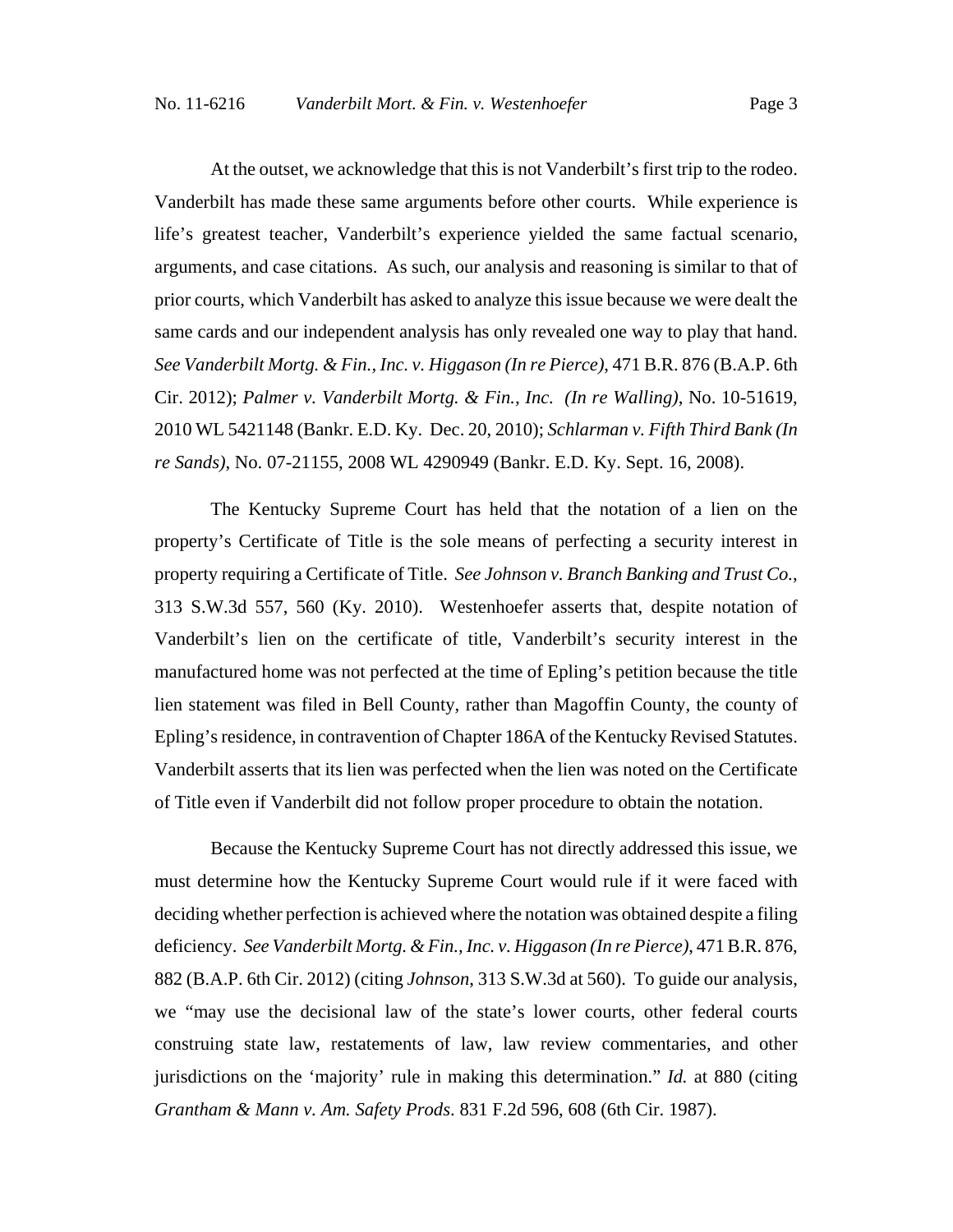Section 186A.190 of the Kentucky Revised Statutes, which governs the perfection of security interests in motor vehicles and manufactured homes, states in pertinent part:

(1) [T]he perfection and discharge of a security interest in any property for which has been issued a Kentucky certificate of title shall be by notation on the certificate of title. *The notation of the security interest on the certificate of title shall be in accordance with this chapter* and shall remain effective from the date on which the security interest is noted on the certificate of title for a period of seven (7) years, or, in the case of a manufactured home, for a period of thirty (30) years, or until discharged under this chapter and KRS Chapter 186. The filing of a continuation statement within the six (6) months preceding the expiration of the initial period of a notation's effectiveness extends the expiration date for seven (7) additional years.

(2) [T]*he notation of security interests relating to property required to be titled in Kentucky through the county clerk shall be done in the office of the county clerk of the county in which the debtor resides*.

(6) In noting a security interest upon a certificate of title, the county clerk shall ensure that the certificate of title bears the lienholder's name, mailing address and zip code, the date the lien was noted, the notation number, and the county in which the security interest was noted. *The clerk shall obtain the information required by this subsection for notation upon the certificate of title from the title lien statement described in KRS 186A.195 to be provided to the county clerk by the secured party.*

(emphasis added).

Section 186A.195 of the Kentucky Revised Statutes states in pertinent part:

(1) As used in this chapter, *a title lien statement is a document to be submitted by the secured party to the county clerk.* . . .

(3) If a title lien statement and the required fees are not received at the time of application for first title of any property in the name of the owner due to owner's residency in another county, or if the form prescribed by KRS16A.060 indicates a pending lien but the title lien statement does not accompany the application for title, the county clerk shall enter into the Automated Vehicle Information System (AVIS) the name and address of the lienholder and the county where the lien is to be noted or that a lien is pending. The clerk shall indicate a title is not to be issued until the lien has been noted and fees, according to KRS 186A.190, paid in the county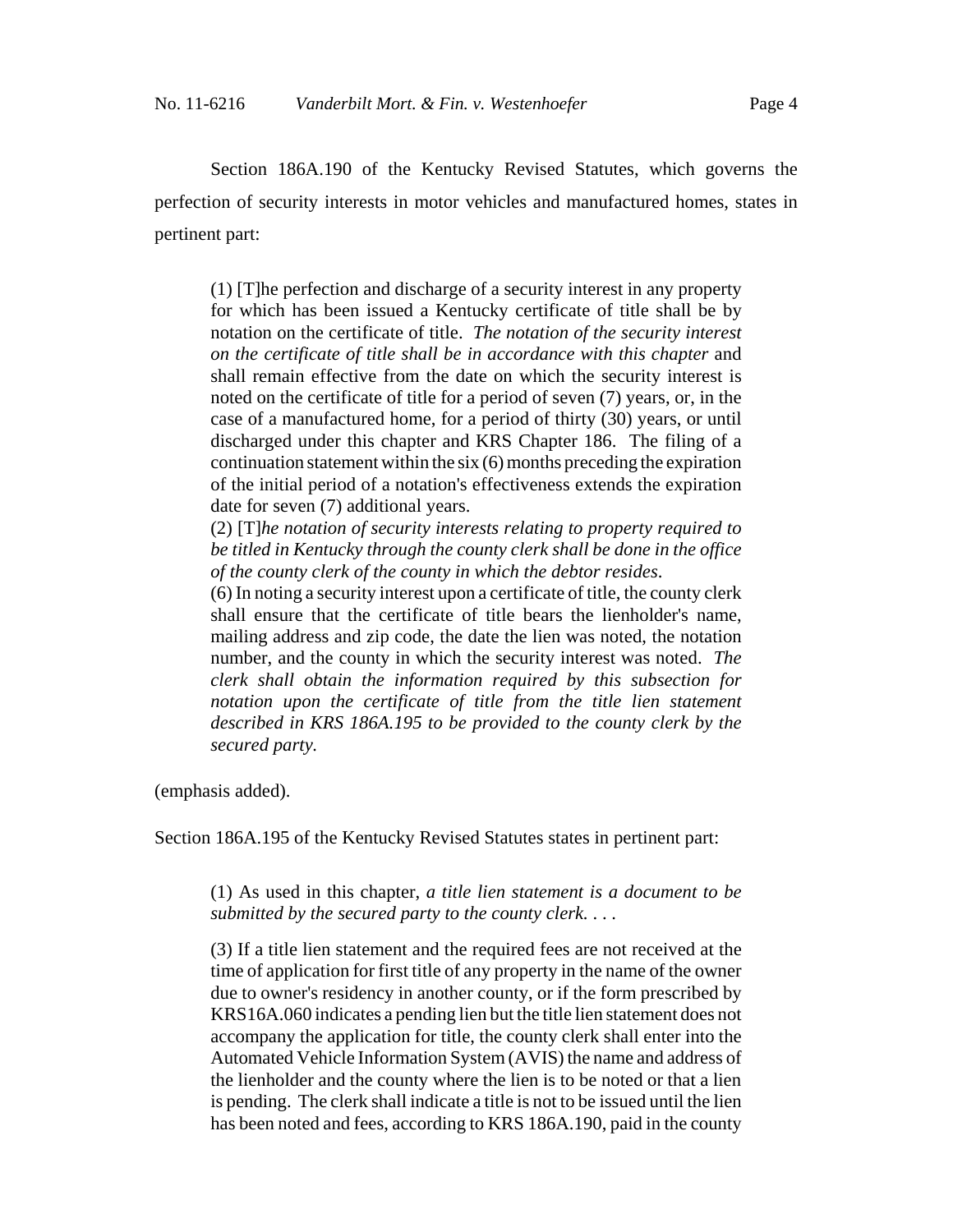of the owner's residence or in thirty (30) days. The county clerk shall then issue the registration. The county clerk in the county of the owner's residence shall, after receiving the title lien statement and fees contained in KRS 186A.190, enter into the Automated Vehicle Information System (AVIS) the date of lien notation and the notation number, thus enabling the system to produce the title in Frankfort.

(5) The security interest noted on the certificate of title shall be *deemed perfected at the time the security interest attaches (KRS 355.9-203) if the secured party tenders the required fees and submits a properly completed title lien statement and application for first title or, in the case of property previously titled in the name of its debtor, the certificate of title to the appropriate county clerk within twenty (20) days of attachment. Otherwise, the security interest shall be deemed perfected at the time that such fees are tendered and such documents are submitted to the* appropriate county clerk.

(emphasis added).

Vanderbilt relies on the Kentucky Supreme Court case *Johnson v. Branch Banking and Trust Co.,* 313 S.W.3d 557 (Ky. 2010) to support its position that by simply noting its interest on the certificate of title, the lien is perfected pursuant to Section 186A.190 of the Kentucky Revised Statues. Vanderbilt's reliance is misplaced because *Johnson* held that "perfection of a vehicle lien does not occur until physical notation is made on the title *pursuant* to KRS 186A.190." *In re Pierce*, 471 B.R. 876, 882 (B.A.P. 6th Cir. 2012) (citing *Johnson*, 313 S.W.3d at 561) (emphasis in original).In actuality, *Johnson* focused on *when* perfection occurred rather than *whether* perfection occurred.  *Id*. Nevertheless, Section 186A.190(1) of the Kentucky Revised Statues only makes a lien effective when it is noted on the certificate "in accordance with this chapter," and Section 186A.190(2) of the Kentucky Revised Statues requires that "*the notation of security interests. . . shall be done in the office of the county clerk of the county in which the debtor resides*." The plain meaning of this statutory language suggests that *only* a clerk in the debtor's county may note the creditor's lien on the certificate of title–rendering the lien in question perfected. Moreover, *Johnson*'s holding is consistent with our reading of Section186A.190 of the Kentucky Revised Statutes.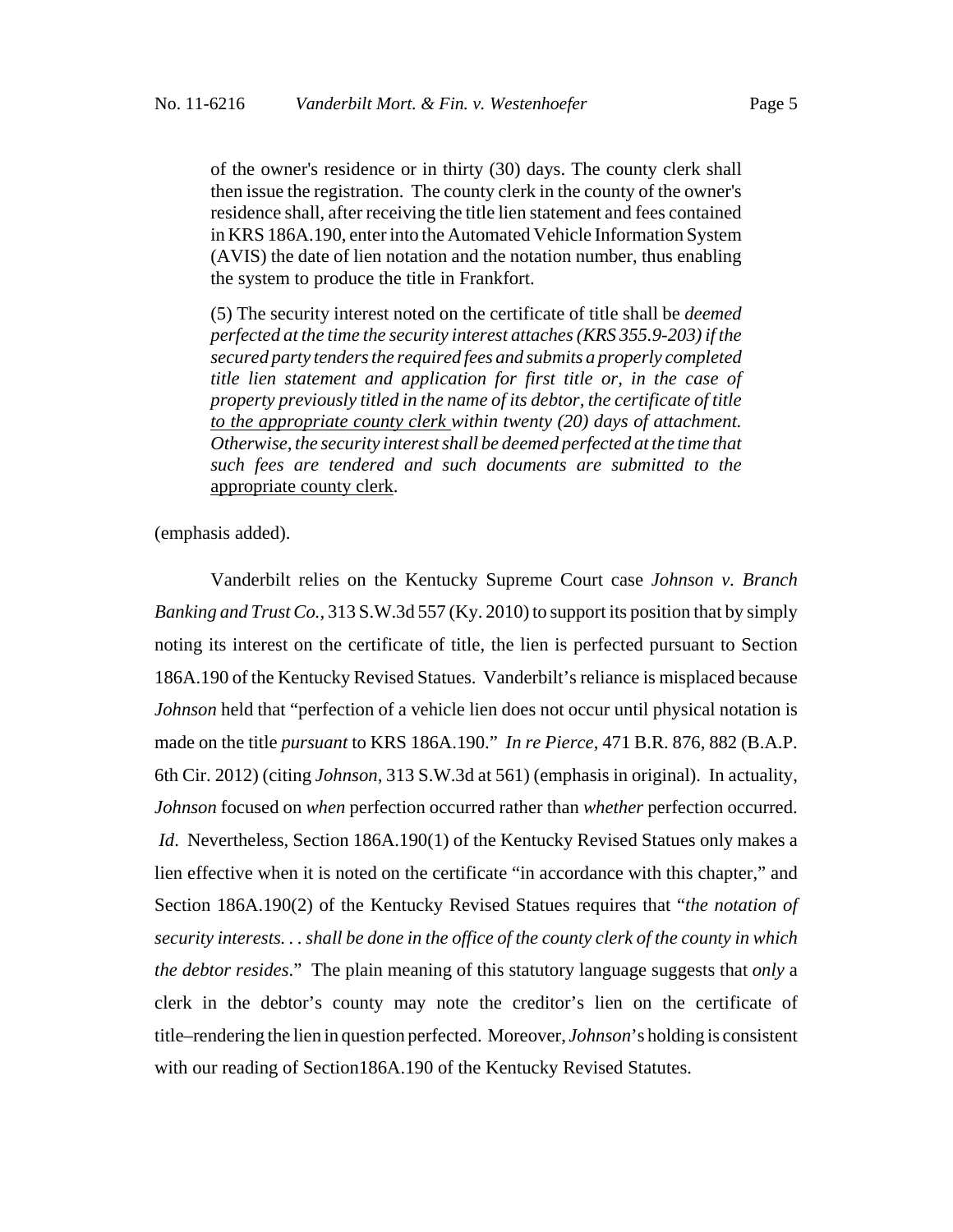Vanderbilt also relies on several provisions of Section 186A of the Kentucky Revised Statutes to support its position that a clerk of court from any county can note a creditor's interests on a certificate of title and render the lien in question perfected. Our reading of these provisions suggests that a secured creditor must apply for a title lien notation by filing a "title lien statement" with the clerk of the debtor's county of residence and that only that county clerk may enter that information in AVIS. *In re Pierce*, 471 B.R. 876, 882 (B.A.P. 6th Cir. 2012). This reinforces Westenhoefer's argument that, if the secured creditor fails to meet Kentucky's requirements for perfection, the creditor's lien is unperfected. *See generally id.* (citing Ky. Rev. Stat. § 186A.195(5)). "Otherwise, the security interest shall be deemed perfected at the time that such fees are tendered and such documents are submitted to the appropriate county clerk." *Id.* (citing Ky. Rev. Stat. § 186A.195(5)).

Vanderbilt's strained reading of other Kentucky case law and superfluous citations fails to support its position. For example, Vanderbilt cites cases in which the Kentucky appellate courts considered which statutory provision governed the perfection of a mobile home if it is permanently affixed to real estate and the conversion of an automobile, respectively. *See Hiers v. Bank One*, 946 S.W.2d 196 (Ky. App. 1996); *State Auto Mut. Ins. Co. v. Chrysler Credit Corp.*, 792 S.W.2d 626 (Ky. App. 1990). Vanderbilt also cites cases where the court clerk failed to note the creditor's lien, but these cases do not aid our analysis because the issue was whether the clerk's alleged negligence or the deputy's forgery affected perfection, respectively. *See Gen. Motors Acceptance Corp. v. Hodge*, 485 S.W.2d 895 (Ky. 1972); *Ky. Fin. Co. v. Spradlin*, 717 S.W.2d 843 (Ky. App. 1986). Vanderbilt's reliance upon *Lincoln Bank & Trust Co. v. Queenan*, 344 S.W.2d 383 (Ky. 1961), is mistaken because the Kentucky Supreme Court construed a prior version of the statute in question here and considered the potential interplay of the recording requirements of the Uniform Commercial Code and certain recording requirements in the Kentucky Revised Statutes. For these reasons none of these cases aid our analysis.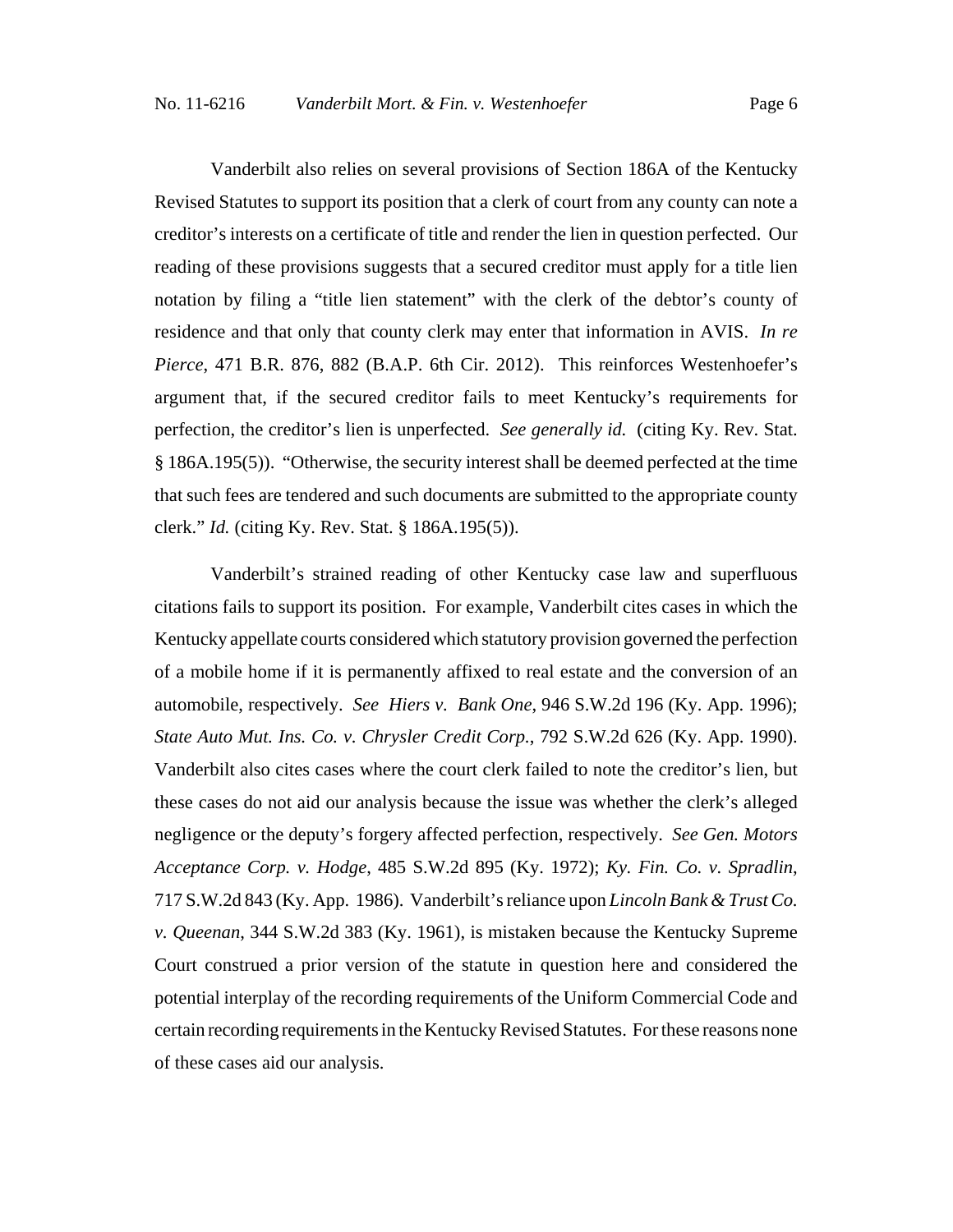Vanderbilt alternatively asserts that by filing its title lien statement with the Bell County Clerk it actually had followed proper procedure. Vanderbilt relies on the following provisions of Section 186A.120 of the Kentucky Revised Statutes, which covers applications for initial title and registration for new property:

(1) Application for a first certificate of registration or title and plate, shall be made by the owner to the county clerk of the county in which he resides, except that, if a vehicle is purchased from a dealer other than in the county in which the purchaser for use resides, the purchaser, or the dealer on behalf of the purchaser, may make application for registration to the county clerk in either the county in which the purchaser resides, or in the county in which the dealer's principal place of business is located.

(2) (a) When purchaser of a vehicle upon which a lien is to be recorded is a resident of a county other than that of the dealer, the application for registration or title may be made to the county clerk in either county. The lien must be recorded in the county of the purchaser's residence.

(b) If vehicle application for registration or title is presented to the county clerk of dealer's location rather than purchaser's residence, the clerk shall process documents in a manner similar to that of any application, with the exception that the AVIS system shall be programmed in a manner that the title shall not be issued from Frankfort until the lien information has been entered by the county clerk of the purchaser's residence.

Vanderbilt argues, without support, that Section 186A.120's allowance for application for initial "title or registration" outside a debtor's county of residence creates leave to apply for a title lien notation in the seller's county of residence. Vanderbilt's strained reading of Chapter 186A of the Kentucky Revised Statutes is unpersuasive. Only one provision in that chapter expressly addresses applications for certificates of title or registration, and this provision only allows applications to be made in a county other than that of the property owner's residence. K.R.S. §186A.120(2)(a). Unsurprisingly, this provision is silent as to whether title lien statements may be filed outside of the debtor's county of residence. *See In re Pierce*, 471 B.R. 876, 883 (B.A.P. 6th Cir. 2012). We find no reason to infer that the Kentucky General Assembly intended for title lien statements to be filed outside of the county of the debtor's residence; in fact, we believe the opposite intention is made quite clear. *See* K.R.S.